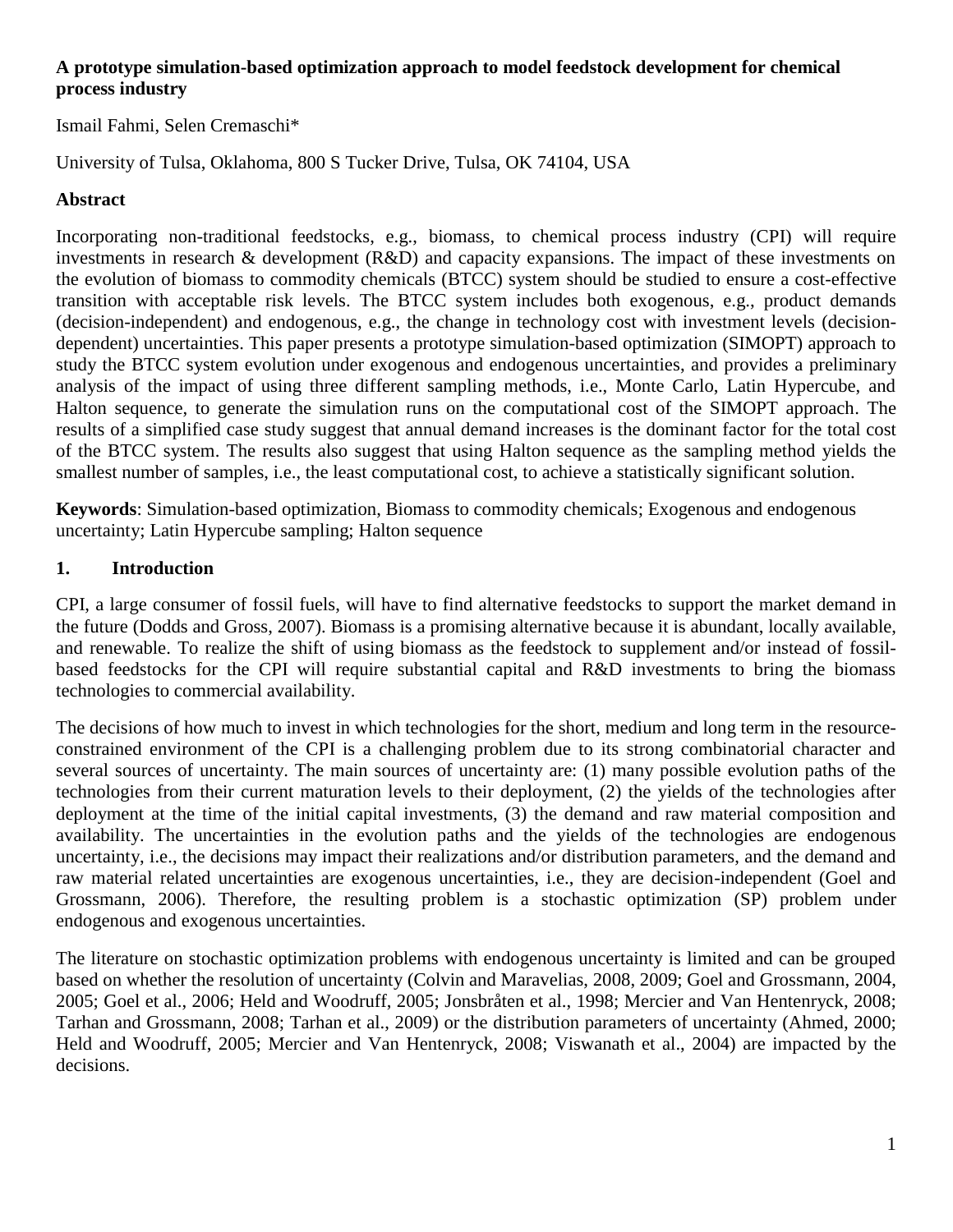In the first group of studies, the resolution of the uncertainty is decision-dependent. Jonsbråten et al. [\(Jonsbråten](#page-12-8)  [et al., 1998\)](#page-12-8) is one of the first to study this problem for MILPs. The authors developed a branch-and-bound algorithm coupled with an implicit enumeration method to generate the scenario trees. Investment and operational planning of gas field developments, in which the revelation of uncertainty in gas reserves depends on the investment decisions, was studied by Goel and Grossmann [\(Goel and Grossmann, 2004\)](#page-12-4). The authors formulated the problem as a multi-stage stochastic MILP, and proposed an approximation algorithm based on decomposition and search space restrictions to solve it. A Lagrangean duality based branch-and-bound algorithm, which is guaranteed to give the optimal solution, was proposed to solve a similar formulation [\(Goel](#page-12-5)  [and Grossmann, 2005;](#page-12-5) [Goel et al., 2006\)](#page-12-6). Tarhan et al. [\(Tarhan et al., 2009\)](#page-13-1) expanded the MILP of Goel and Grossmann [\(Goel and Grossmann, 2004\)](#page-12-4) to incorporate nonlinear reservoir models and gradual uncertainty revelation. The resulting large-scale mixed integer nonlinear programming (MINLP) was solved using a duality-based branch-and-bound algorithm. Mercier and Van Hentenryck [\(Mercier and Van Hentenryck, 2008\)](#page-12-9) developed "Anytime Multi-Step Anticipatory Algorithm (Amsaa) to solve stochastic optimization problems with both exogenous and endogenous uncertainty. The algorithm uses the sampling average approximation method to approximate the problem as a Markov Decision Process (MDP), heuristic search algorithm to solve the MDP, and stochastic combinatorial optimization solvers to compute good upper bounds for the heuristic search algorithm. Tarhan and Grossmann, [\(Tarhan and Grossmann, 2008\)](#page-13-0) investigated the impact of the value of building pilot plants prior to major plant investments for the synthesis of process networks. They modeled the problem as MILP with gradual uncertainty resolution with time and proposed a duality-based branch-and-bound algorithm for solving the problem. Colvin and Maravelias [\(Colvin and Maravelias, 2008,](#page-12-2) [2009,](#page-12-3) [2010\)](#page-12-11) incorporated the decision dependent revelation of uncertainty in clinical trial outcomes explicitly in their SP formulations.

The literature that deals with the second class of problems, where the decisions impact the distribution parameters of the uncertainty, is scarce. Ahmed [\(Ahmed, 2000\)](#page-12-10) formulated single stage stochastic optimization problems with discrete decision and endogenous uncertainty as 0-1 hyperbolic programs. The effect of decisions on the uncertainty distribution parameters were modeled using utility function. They generated MILP equivalents of the 0-1 hyperbolic programs, and solved the resulting MILP using linear programming (LP) based branch-and-bound algorithms. Viswanath et al. [\(Viswanath et al., 2004\)](#page-13-2) developed a two-stage stochastic program to minimize the expected shortest distance between start and end nodes of a network under random failures. The survival probability of a link in the network could be increased by investing on it at the first stage. They approximated the objective using the first order terms of the multilinear function obtained by relaxing the integrality constraints of the investment decision variables and using Taylor series expansion, and used an iterative solution algorithm to improve the approximate objective function value. Held and Woodruff [\(Held and](#page-12-7)  [Woodruff, 2005\)](#page-12-7) introduced the problem of multi-stage interdiction of networks, where the structure of the network is uncertain. The objective was to maximize the probability of interdicting the flow of information or goods through the network, and probability distribution of the next stage network structure depended on the interdiction decisions. The authors investigated the use of heuristic approaches.

Rigorous SP approaches become computationally intractable with the size of the problem and source of uncertainties because the scenario and decision trees grow exponentially. To date, the largest stochastic optimization problem with endogenous uncertainties solved, which was an R&D pipeline management problem, included seven products [\(Colvin and Maravelias, 2010\)](#page-12-11), and it only considered the uncertainty in the outcome of the clinical trials. Considering the number of technologies that should be evaluated for the BTCC investment planning problem combined with the evolution path and demand uncertainties, the problem cannot be solved to optimality with the rigorous SP approaches with the current state-of-art algorithms. However, the simulationbased optimization (SIMOPT) approach with its ability to accommodate both exogenous and endogenous uncertainty in the simulation and its ability to react to endogenous uncertainty with recourse actions with the reoptimization provides an excellent framework for the problem under consideration.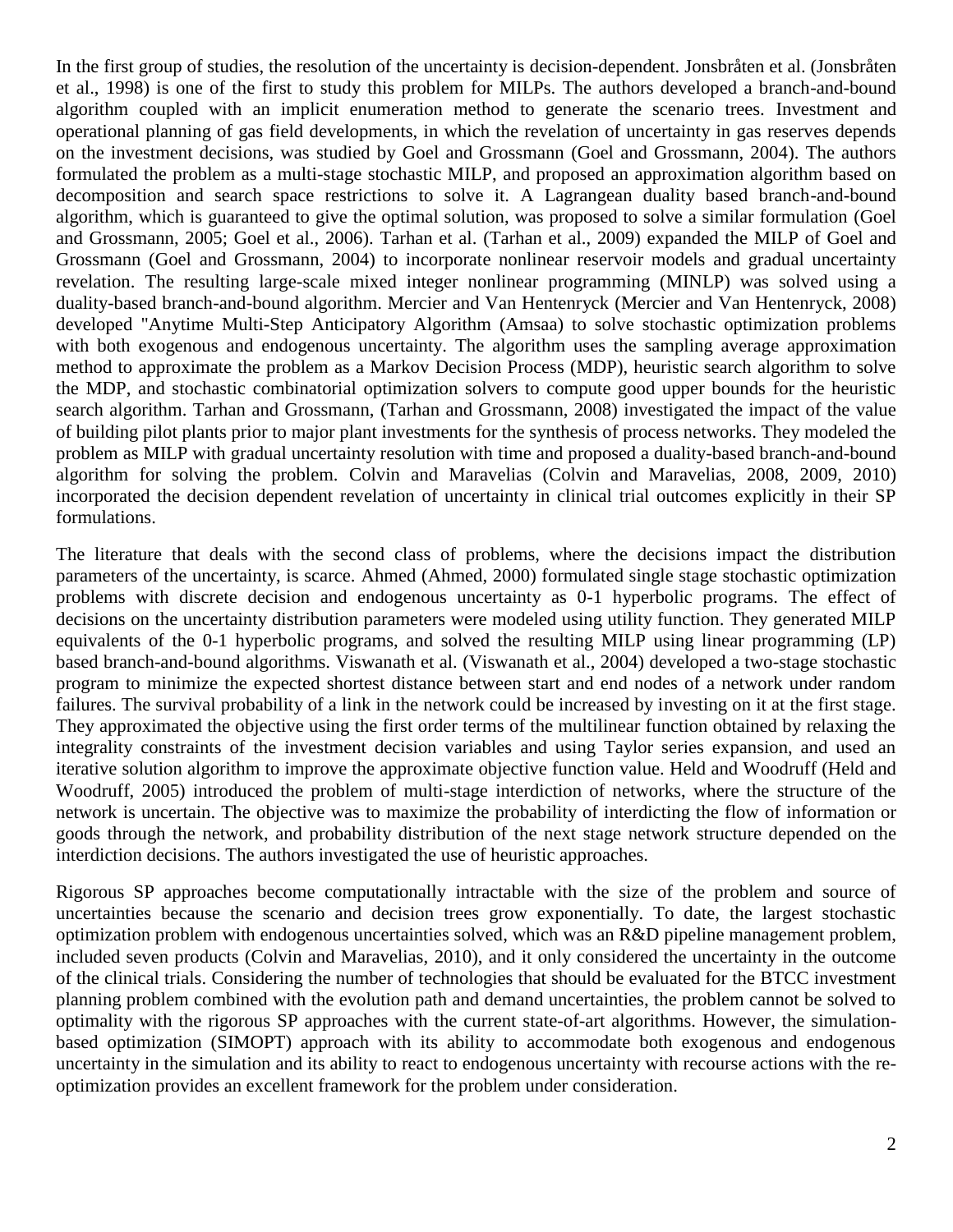The SIMOPT approach uses the concept of timelines to generate multiple, unique realizations of the controlled evolution of the system under study [\(Subramanian et al., 2003\)](#page-13-3). A typical SIMOPT timeline involves several applications of the Deterministic Optimization (DO) algorithm to determine optimized values for system degrees of freedom. In between each DO on a timeline, the simulation is used to determine the integrated system behavior that accounts for uncertainty. The various timelines arise from randomness introduced through changes in parameter values, and exceptional random events that are imposed on the simulation. In the outer loop, information gathered from different timelines is used to perform risk analysis or to update the parameters of deterministic optimization modules used within the inner loop [\(Subramanian et al., 2003\)](#page-13-3). There are two main sources of computational cost for SIMOPT approach: (1) the number of samples, i.e., timelines, required to have a statistically significant coverage of the uncertain parameters space and (2) the computational cost of repetitive DO problem solution.

In this paper, we present a prototype SIMOPT framework to study the impact of technology evolution paths and demand uncertainties on the BTCC system evolution, and use this SIMOPT framework to investigate the effect of different sample generation methods on the uncertain parameter space coverage and on the overall SIMOPT computational cost. The sampling methods considered are pure random sampling (Monte Carlo Simulations), Latin Hypercube sampling, and sampling based on Halton sequences. The paper is organized as follows: Following section gives the problem description. Next, the details of the prototype SIMOPT approach developed for this work is presented including the details of the DO and the BTCC simulation. A brief overview of the considered sampling approaches follows. The case study, its results, and the results of the sampling method comparisons are provided in Section 4. Finally, the conclusions and future directions are presented.

# **2. Problem statement**

Given biomass and fossil-based feedstock processing technologies and their characteristics, the initial commodity chemicals production system market conditions, and system uncertainties, the objective is to study the BTCC system evolution under endogenous and exogenous uncertainties. Two sources of uncertainties are considered in this study. One is learning elasticity uncertainties, the parameter used to express how fast a technology cost decreases with the amount of total capacity and R&D expenditure increases; this uncertainty is the endogenous one. The second one is the demand for the products, and it is the exogenous uncertainty.

## **3. A prototype simulation-based optimization framework for BTCC evolution**

The developed SIMOPT framework (Figure 1) to study the possible evolution paths of the BTCC system (i.e., different timelines) combines the deterministic optimization (DO) and stochastic simulation models of the BTCC system. The DO model determines the capacity expansion  $(X_{e,t})$ , R&D expenditure  $(RD_{e,t})$ , and production (*Pe,t*) decisions given the current state of the system, the expected demand profile, and expected learning elasticities. The cumulative capacity  $(CX_{e,t})$ , total R&D expenditure  $(CRD_{e,t})$ , unit expansion cost  $(CC_{e,t})$ , unit raw material cost  $(CR_{v,t})$ , demand  $(D_{v,t})$ , and total cost  $(TotCostSim_t)$  at the current simulation time, *t*, defines the current state of the system. At the beginning of each timeline (i.e., when  $t = 0$ ), the deterministic optimization solution for the initial market conditions and the mean of the uncertain parameters is used. The stochastic simulation models the behavior of the BTCC system with the suggested investment decisions, and under demand and learning elasticity uncertainties. The simulation returns the control to the optimization module when the realization of the elasticity factor and demand uncertainties result in infeasibility in the original investment policy suggested by the optimization, i.e., in case of trigger events. Two trigger events modeled in this work are: At any time *t*, **(1)** the total cumulative capacity is not enough to support the demand, and **(2)** the total realized cost (the one calculated by the simulation, *TotCostSimt*) is higher than the predicted total cost (the one predicted by DO, *TotCostOptt*) with an assumed tolerance level. The optimization is then used to determine the optimal investment policy using the current state of the BTCC system, the estimated learning elasticities, and demand forecasts for the remainder of the planning horizon. The iteration between the simulation and optimization continues until the end of the planning horizon. The information generated for one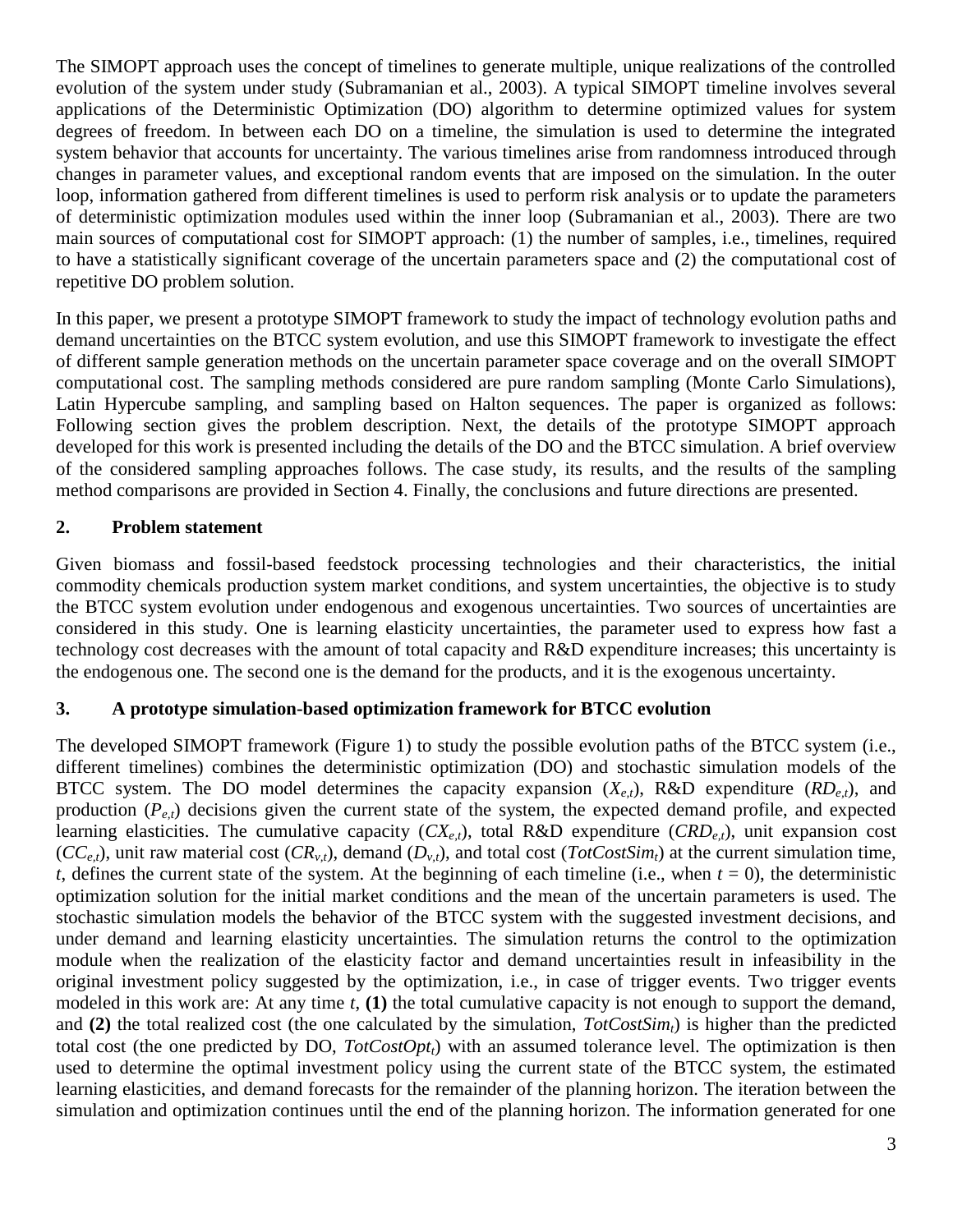planning horizon or timeline represents an example of how the BTCC system could evolve. Many unique evolutions of BTCC system result due to different realizations of uncertainty and resulting investment decisions. We study the generated timelines to understand the impact of uncertainties on the total BTCC-system cost variation and technology selections.



Figure 1: The developed SIMOPT approach

# **3.1. Deterministic optimization module**

# **3.1.1. Formulation Tools for BTCC Investment Planning Problem**

The Network Representation, the Two-factor Learning Curve and the Stage-gate Representation are used to represent the BTCC system. This section briefly describes the details of each formulation tool.

# **3.1.1.1.The Network Representation**

The main purpose of the Network Representation is to keep track of the material flow through all interconnecting technologies [\(Cremaschi, 2011\)](#page-12-12). In the Network Representation, the nodes, *v*, and the directedarcs, *e*, represent the materials and the processing technologies, respectively (Figure 2) [\(Cremaschi, 2011\)](#page-12-12). The overall interconnection of the technologies in the BTCC system is expressed with a weighted incidence matrix, *B*, that utilizes the yield of each technology,  $\eta_e$  [\(Cremaschi, 2011\)](#page-12-12). Matrix *B* has the dimensions of  $|V| \times |E|$  and the definition of each element of this matrix is given in Eqn (1).



Figure 2: A simple network representation with three materials (nodes) and two technologies (directed-arcs)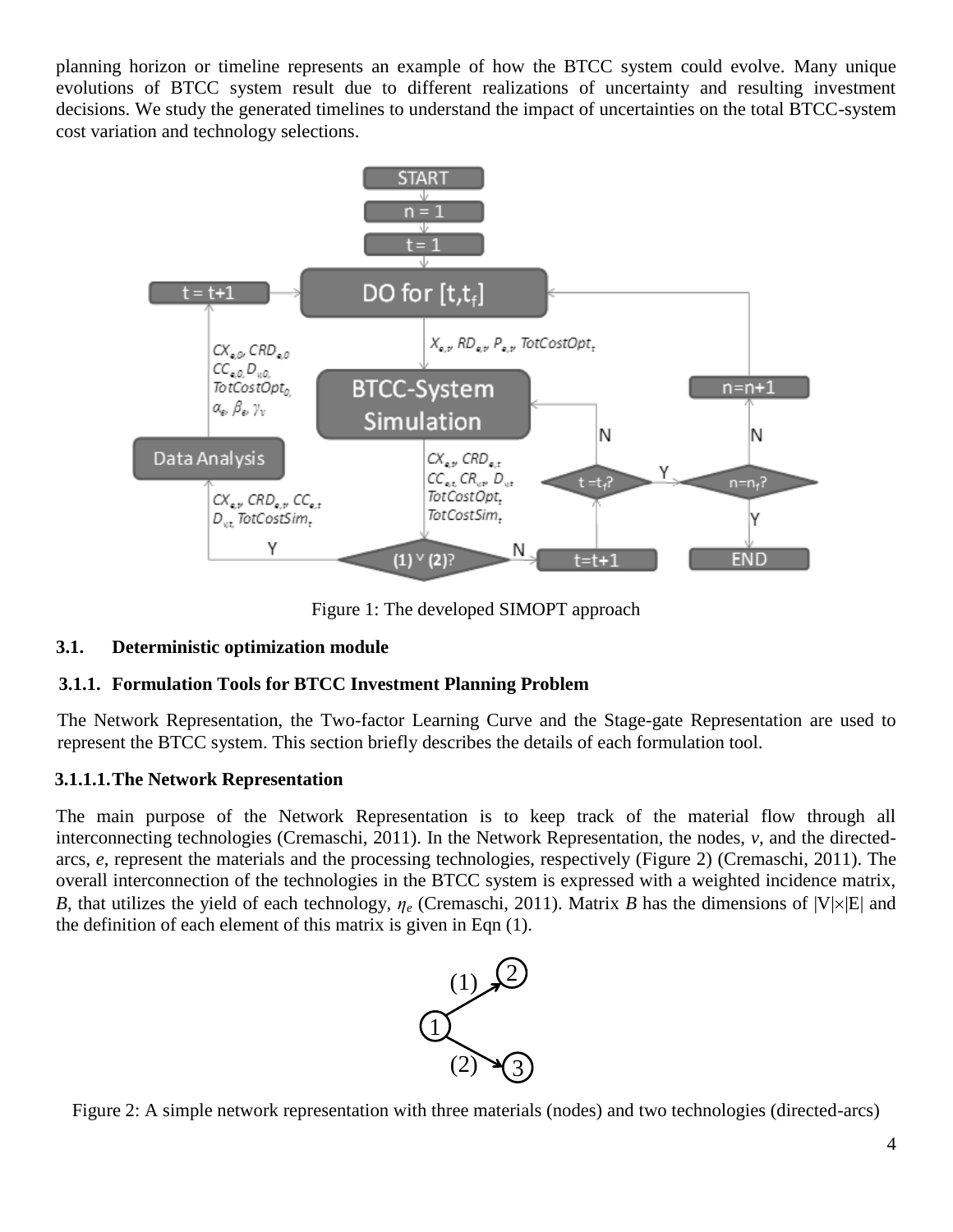$$
b_{v,e} = \begin{cases} -1/\eta_e & \text{if material } v \text{ is a raw material for technology } e \\ 1 & \text{if material } v \text{ is produced by technology } e \\ 0 & \text{otherwise} \end{cases}
$$
(1)

#### **3.1.1.2.Two-factor Learning Curve**

The Two-factor Learning Curve [\(Kouvaritakis et al., 2004\)](#page-12-13) expresses the relationship between the technology expansion cost,  $CC_{e,t}$ , the total installed production capacity,  $CX_{e,t}$ , and the total R&D expenditure,  $CRD_{e,t}$  for each technology *e* at each time *t*. The mathematical expression for this relationship is given in Eqn (2). *α<sup>e</sup>* and *β<sup>e</sup>* are referred to as the learning-by-doing and learning-by-searching elasticity, respectively. Please note that these two values are negative as the technology cost decreases when the cumulative capacity or the R&D expenditure increases.

$$
CC_{e,t} = CC_{e,0} \left(\frac{CX_{e,t}}{CX_{e,0}}\right)^{\alpha} e \left(\frac{CRD_{e,t}}{CRD_{e,0}}\right)^{\beta} e \qquad \forall t, e
$$
 (2)

#### **3.1.1.3.The Stage-gate Representation**

The Stage-gate Representation uses an analogous concept to the pharmaceutical R&D pipelines described in Blau et al. [\(Blau et al., 2004\)](#page-12-14) and the Technology Readiness Level Metric by Sadin et al. [\(Sadin et al., 1989\)](#page-12-15). The purpose of the Stage-gate Representation is to allow the explicit expression of the technology maturity stage [\(Fahmi and Cremaschi, 2011\)](#page-12-16). Realistically, a technology will have to have a certain installed capacity (i.e., a certain maturity level) to support the overall market needs [\(Fahmi and Cremaschi, 2011\)](#page-12-16).

We define a four level metric (consistent with the traditional chemical engineering technology development process.): (1) research stage, (2) pilot plant stage, (3) advancement stage, and (4) commercial stage. A representing schema is given in Figure 3.



Figure 3: Stage-gate framework for technology development

The Stage-gate Representation utilizes a binary variable *Ye,s,t* to define the maturity level, i.e., the evolution stage, of a technology (Eqn (3)). The subscript *s* represents the defined four-level metric, (i.e. stages (1) - (4)):

$$
Y_{e,s,t} = \begin{cases} 1 & \text{if technology } e \text{ is at least at stage } s \text{ at time } t \\ 0 & \text{otherwise} \end{cases}
$$
 (3)

#### **3.1.2. MINLP formulation**

The tools explained in Section 3.1 are then utilized to formulate the MINLP for the BTCC system. The objective and the constraints of the optimization problem are detailed in Figure 4.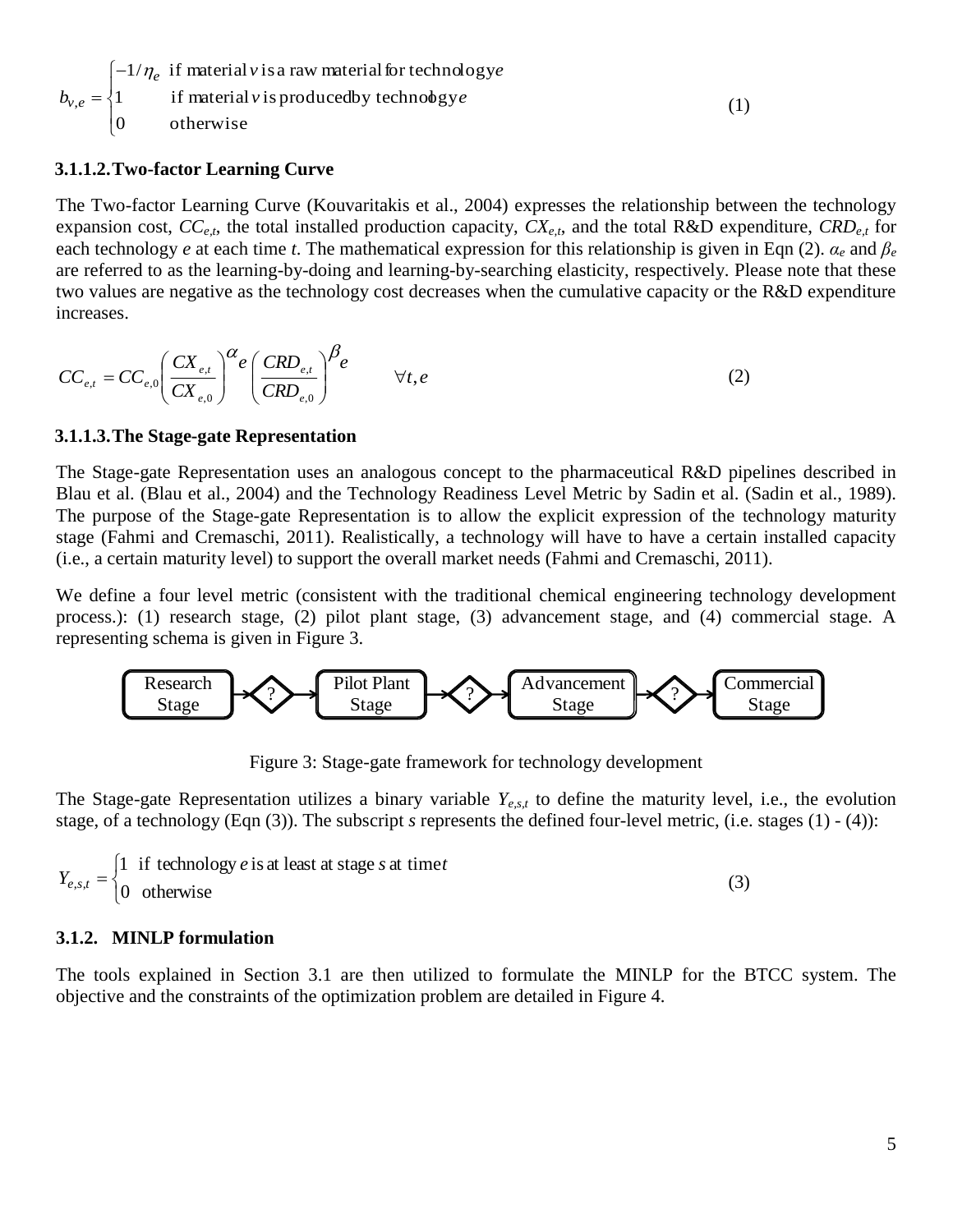| Objective Function                                                                                                              |
|---------------------------------------------------------------------------------------------------------------------------------|
| Min <i>TC</i>                                                                                                                   |
| Subject to                                                                                                                      |
| <i>CT</i> = $\sum_{k=0}^{n} \sum_{k} CC_{k,i} (X_{k,i} - CX_{k,i})$                                                             |
| <i>7</i> = $\sum_{k=0}^{n} \sum_{k} CC_{k,i} (X_{k,i} - CX_{k,i})$                                                              |
| Technology Costs                                                                                                                |
| <i>CC</i> , $- CC_{k,0} \left(\frac{CX_{k,i}}{CX_{k,i}}\right)^n \left(\frac{CRD_{k,i}}{CRD_{k,0}}\right)^n \forall t, e \in S$ |
| Row are                                                                                                                         |
| <i>CR</i> , $- CR_{k,0} + k$ , $\sum_{k=0}^{n} R_{k,i} (1+IR)$                                                                  |
| <i>CR</i> , $-D_{k,0} (1+W)$ $\forall t, v \in VR$                                                                              |
| <i>Rec</i> , $-D_{k,0} (1+W)$ $\forall t, v \in VP$                                                                             |
| <i>Rec</i> , $-D_{k,0} (1+W)$ $\forall t, v \in VP$                                                                             |
| <i>Rec</i> , $-D_{k,0} (1+W)$ $\forall t, v \in VP$                                                                             |
| <i>Rec</i> , $-D_{k,0} (1+W)$ $\forall t, v \in VP$                                                                             |
| <i>Rec</i> , $-D_{k,0} (1+W)$ $\forall t, v \in VP$                                                                             |
| <i>Rec</i> , $-D_{k,0} (1+W)$ $\forall t, v \in VP$                                                                             |
| <i>Rec</i> , $-D_{k,0} (1+W)$ $\forall t, v \in VP$                                                                             |
| <i>Rec</i> , $-D_{k,0} (1+W)$ $\forall t, v \in VP$                                                                             |
| <i>Rec</i>                                                                                                                      |

Figure 4: The MINLP formulation of BTCC technologies evolution

*c* of technology *e* at time *t* 

*Y* if technology *e* is at least at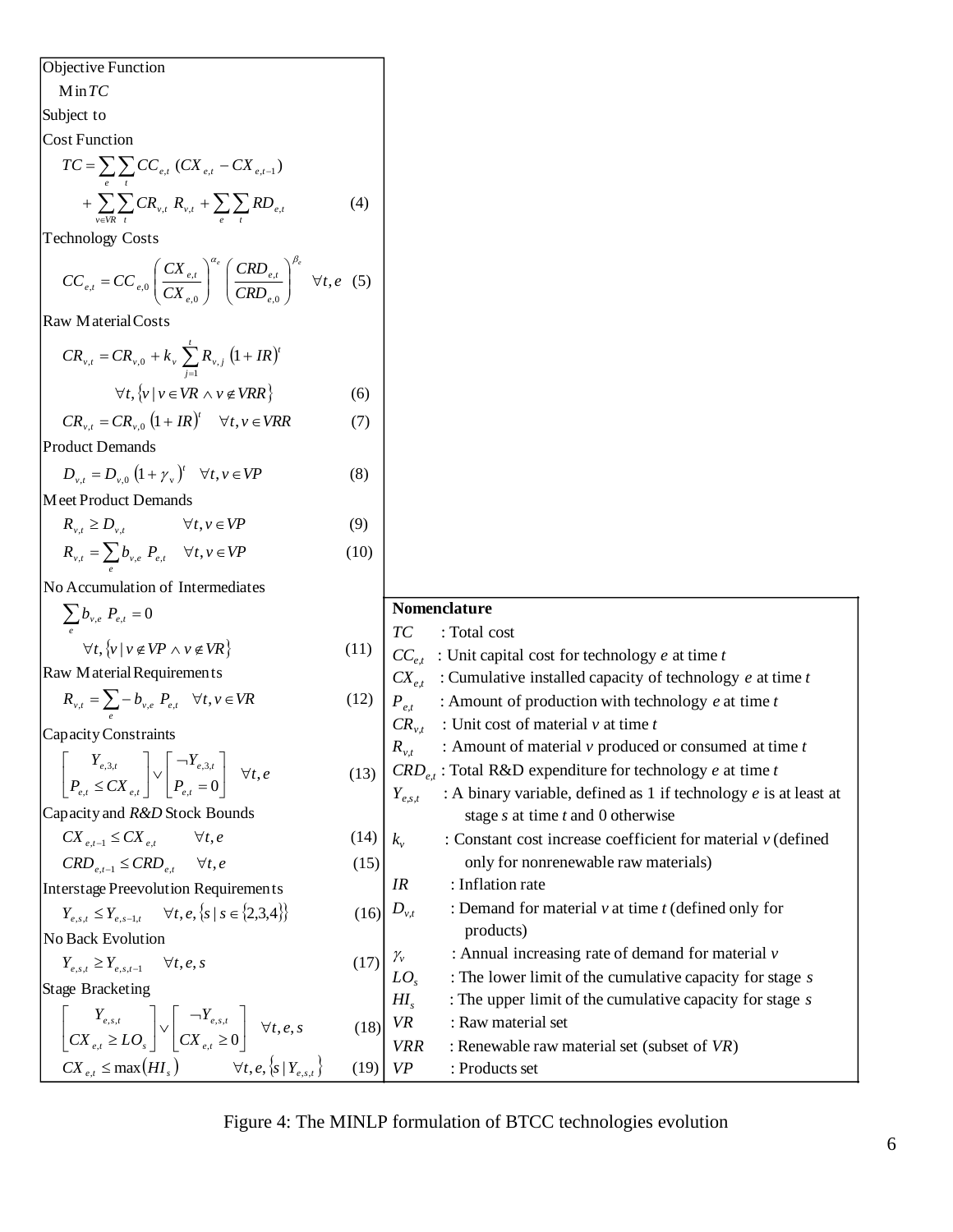The objective is to minimize Total Cost (TC). Eqn (4) calculates this value by summing over the raw material cost, the technology expansion cost, and the R&D expenditure. Eqn (5) expresses the technology cost relationship according to the two-factor learning curve model. Eqns (6) and (7) express the relationship of raw material costs for non-renewable and renewable feedstock, respectively. In this model, it is assumed that product demands grow with an annual increasing rate of  $\gamma$ <sup>*v*</sup> and this is represented in Eqn (8). Eqns (9) and (10) ensures that the production satisfies the market demand. Eqn (11) states that intermediate materials do not accumulate. Eqn (12) computes the amount of required raw material. Eqn (13) uses the state-gate representation to express that only technologies with the third and above maturity level can contribute to the production. Eqns (14) and (15) state that cumulative capacity and total R&D expenditure cannot decrease with time. Eqn (16) makes sure that technologies do not skip stages. Eqn (17) prohibits back evolution (i.e., a technology reverting back to a lower maturity stage). Finally, Eqn (18) expresses the relationship between cumulative capacity and maturity stage.

### **3.2. Simulation module**

The inputs for the BTCC-system simulation (modeled in ExtendSim AT V8) are the capacity expansions, R&D expenditures, and the production schedule of each technology (*e*), and predicted total cost at each time step (*t*) (Figure 1). For each time step, the simulation calculates the realized cumulative capacity for each technology, total R&D expenditure, unit expansion cost of each technology, production, unit raw material cost, and total cost under demand and learning elasticity uncertainties.

The product demand for each time step is computed according to Eqn (8), where *γ<sup>v</sup>* (the exogenous uncertainty) follows a normal distribution. For each technology, the learning curve elasticities,  $\alpha_e$  and  $\beta_e$  (endogenous uncertainties), are modeled with a two-tier probability distribution. The first tier, which is assumed to follow a beta or normal distribution, represents the different unique realization of learning elasticities for each timeline. Modeling the learning elasticity uncertainties of undeveloped technologies with beta distributions ensure that their realized values stay between -1.0 and 0.0. The second tier (upper and lower bounds of the elasticity in Figure 5a), which is assumed to follow a uniform distribution, mimics the two-factor learning curve modeling errors for each time step within a single timeline. In other words the realized elasticity values are within these bounds with an average of the true elasticity for each time step within the same timeline (Figure 5a). Figure 5b shows the relationship between the technology cost and capacity when the realized learning elasticities are used to calculate these values with a single-factor learning curve model.



Figure 5: The illustration of the two-tiered probability distribution application to represent the endogenous uncertainties (a) Sample elasticity factor calculations within a timeline (b) The resulting technology vs capacity curve using the elasticity factor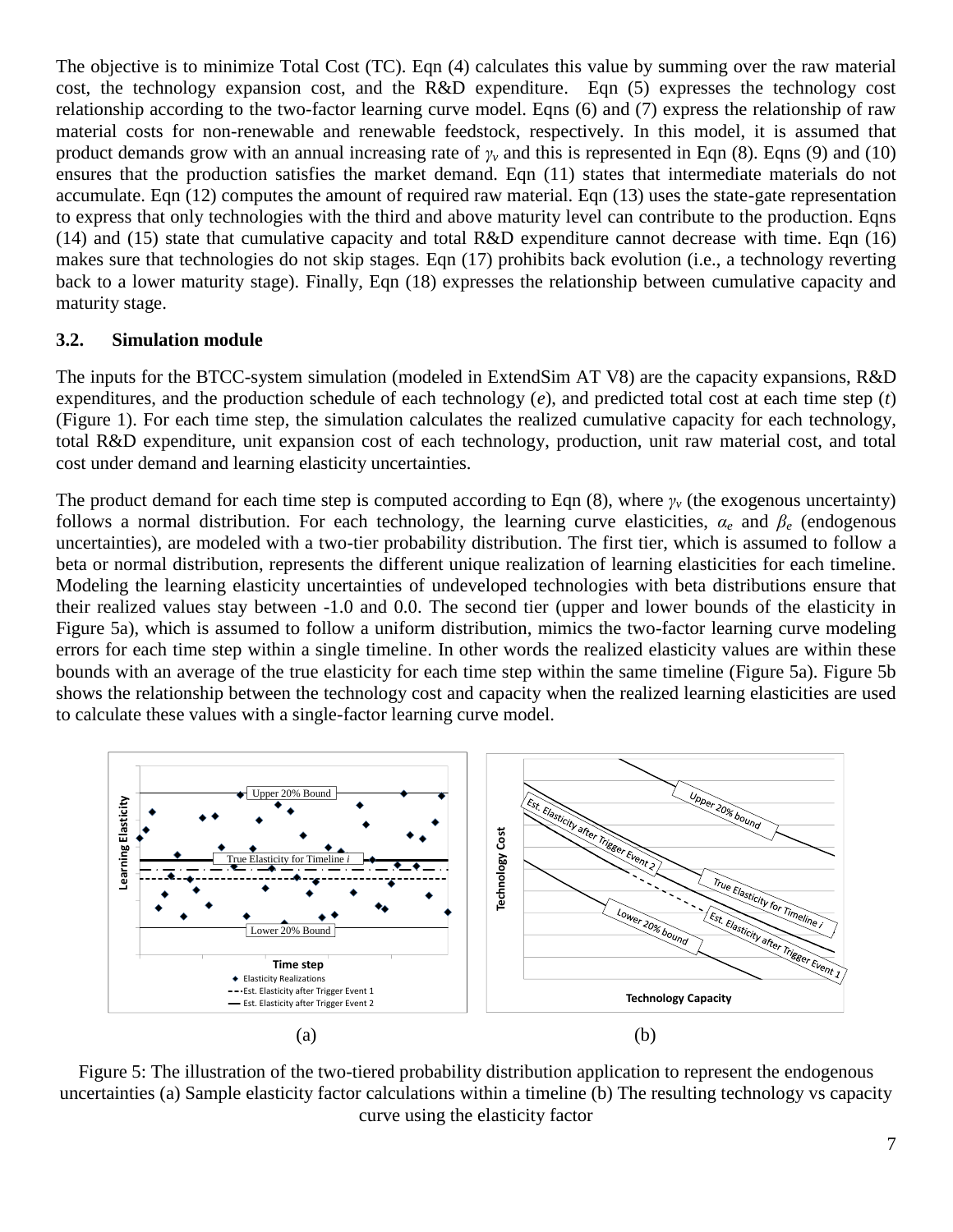At each time step, the BTCC-system simulation: (a) calculates the cumulative capacity and total R&D expenditure for each technology using their corresponding schedules, (b) estimates the available capacity for each technology based on their maturity level (a technology must at least be at the Advancement Stage to contribute to production), (c) calculates the unit expansion cost for each technology using two-factor learning curve with the realized  $\alpha_e$  and  $\beta_e$ , (d) computes total available production for each product, (e) generates a trigger event if the available production capacity is less than the realized demand (if a trigger event is generated, the simulation stops at the end of that time step and calls optimization), (f) calculates the unit production cost of each production route for each product using raw material costs, (g) generates a priority list – based on unit production costs – that is utilized to decide which production route will be selected to fulfill each product demand if there is more than one production route (in ascending order of unit production costs), (h) assigns production to each technology according to the priority list and realized demand, (i) compares realized product demand with the realized production, (j) computes product surplus and the corresponding storage costs, or backorder amount, (k) calculates realized total cost as the summation of realized capacity expansion costs, R&D expenditure and production costs, and (1) generates a trigger event if the realized total cost is higher than the (1) + tolerance level)  $\times$  predicted total cost or lower than the (1 - tolerance level)  $\times$  predicted total cost.

### **3.3. Data analysis module**

Data analysis module calculates the learning elasticities, *α<sup>e</sup>* and *βe*, and the demand forecasts. Given *CCe,t*, *CXe,t*, and *CRDe,t* from time zero to time *t* for each technology *e*, the learning elasticities for technology *e* are estimated by nonlinear-regression using the two-factor learning curve relationship. An illustration of when a new learning elasticity is obtained after one or more trigger events can be seen in Figure 5. Notice that as the system progresses through the time steps, the estimated elasticity becomes closer to the true value (Figure 5). The value of *γ<sup>v</sup>* in demand equation is estimated via nonlinear-regression using realized demands for each product  $v(D_{v,t})$  from time zero to time *t*.

### **4. An overview of considered sampling methods**

The objective of this study is to investigate the evolution of the BTCC system under uncertainties. To incorporate uncertainties to the system, a simulation-optimization (SIMOPT) framework is developed. One of the major computational costs for SIMOPT framework is the required number of timelines to effectively sample the uncertain parameter space. Therefore, one needs to find a sampling method that will require as few timelines as possible, but still obtain a pre-set statistical significance. In this work, three sampling methods, Monte Carlo sampling (MCS), the Latin Hypercube sampling (LHS), and the Halton sampling, are used to propagate the uncertainties in the developed simulation-based optimization framework. With MCS, each sample point is generated randomly according to their distributions for each uncertain parameter. With LHS, each uncertain parameter is segmented into equal probability intervals, and a sample point is generated randomly from each interval for each parameter. Then, the samples of uncertain parameter intervals are paired randomly. The basic idea of LHS is to cover the uncertain space more uniformly than MCS. With Halton sampling, instead of generating random values, a specific mathematical series is used to generate the samples [\(Lee and Chen, 2009\)](#page-12-17).

To compare the performance of these sampling methods, we used bootstrapping method to compute the upper and lower 95% confidence intervals (CIs) of the mean and standard deviation of the total production cost, and to determine the number of timelines it took for these values to stabilize. It is expected that the CIs of these values will not change once the uncertain parameter space is covered adequately. With MCS and Halton sampling approaches, the upper and lower 95% CIs can be calculated at increments of one timeline because the patterns of MCS is random and Halton samples follows a sequence [\(Lee and Chen, 2009\)](#page-12-17) where all sample points from a sample with a size of *m* can be reused to generate a sample with a size of  $m+1$ . For this study, each bootstrap batch  $(n+1)$  has an increment of 50 timelines from the previous batch  $(n)$  for MCS and Halton sampling. However, LHS does not yield itself easily to incremental sampling studies. In general, to obtain a sample size of *m*+1 realizations with LHS pattern from a sample size of *m* realizations, which also has LHS pattern, requires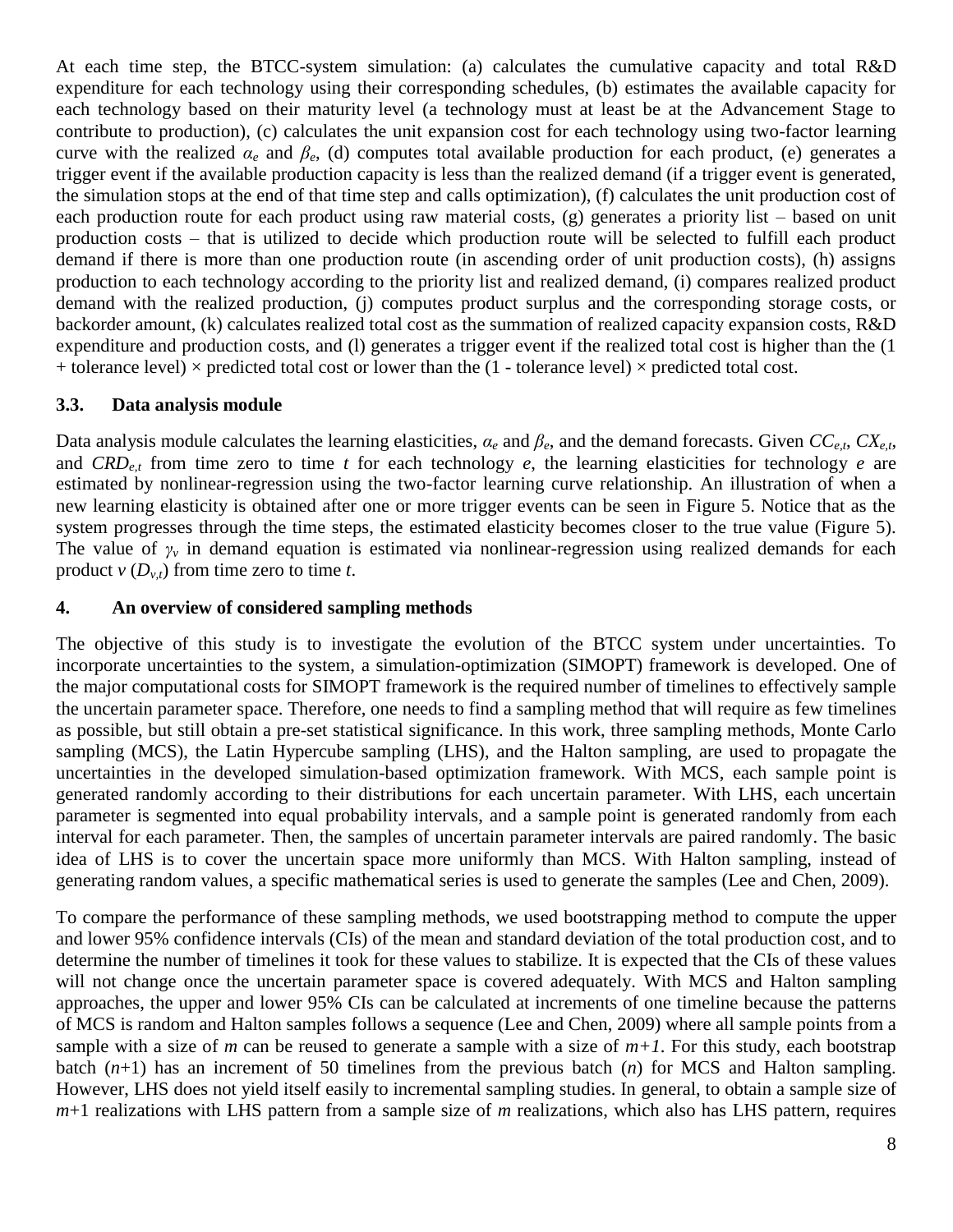*m*+1 additional points. Nuchitprasittichai and Cremaschi [\(Nuchitprasittichai and Cremaschi, 2012\)](#page-12-18) developed an incremental LHS (iLHS) algorithm that minimizes the number of additional points required while keeping the LHS pattern. This algorithm was utilized here to minimize the computational cost of LHS approach, and the increments were set to 500 samples, and therefore, each bootstrap batch for LHS method has an increment of 500 timelines, instead of 50. For each sampling approach, the maximum number of sample points was set to 5000.

# **5. Case study**

Ethylene production case given in Cremaschi [\(Cremaschi, 2011\)](#page-12-12) is used in this study. In this case study, ethylene can be produced from both a non-renewable feedstock, naphtha, and a renewable feedstock, lignocellulosic biomass. The naphtha is cracked to produce ethylene. The biomass can be fermented to produce ethanol, and then dehydrogenated to produce ethylene, or alternatively, gasified to syngas, then converted to ethanol, and dehydrogenated to ethylene. The network representation and the details of the nodes and arcs can be seen in Figure 6. A technology is assumed to be in the Development Stage above 10 million tons production capacity, and the tolerance level for the total cost is assumed to be 20%. The distribution parameters of the uncertain variables are given in Table 1. These uncertain parameters include the learning elasticities for all five technologies and the annual demand rate increase of the final product.



Figure 6: Network representation of the ethylene production case study (Cremaschi 2011)

The values of the model parameters at *t*=0 are given in Table 2. The solution of the optimization problem using these parameter values is the first solution passed to simulation at  $t=0$  for all timelines. This initial optimum solution of the DO dictates a major investment for capacity expansion of the fermentation-dehydration path and at *t*=43 supports investments on the gasification-conversion-dehydration path [\(Cremaschi, 2011\)](#page-12-12). The total cost of this solution is US\$ 30.92 trillion.

## **6. Results and discussion**

# **6.1. Comparison of the sampling methods**

Figure 7 shows the change in the upper and lower bounds of 95% CIs for the mean and the standard deviation of the total BTCC-system production cost with the number of SIMOPT timelines calculated using Monte Carlo (Figure 7 a-b), Halton (Figure 7 c-d), and Latin Hypercube (Figure 7 e-f) sampling methods. For the 95% CI of the mean obtained using the bootstrapping method, MCS reaches a value of US\$182 billion at 2850 timelines, Halton sampling reaches US\$170 billion at 1600 timelines, and LHS never gets lower than US\$219 billion at 3500 timelines. We selected the mentioned number of timelines for MCS and Halton sampling for the comparison of the absolute difference of the 95% CI of the mean because at these numbers of timelines, the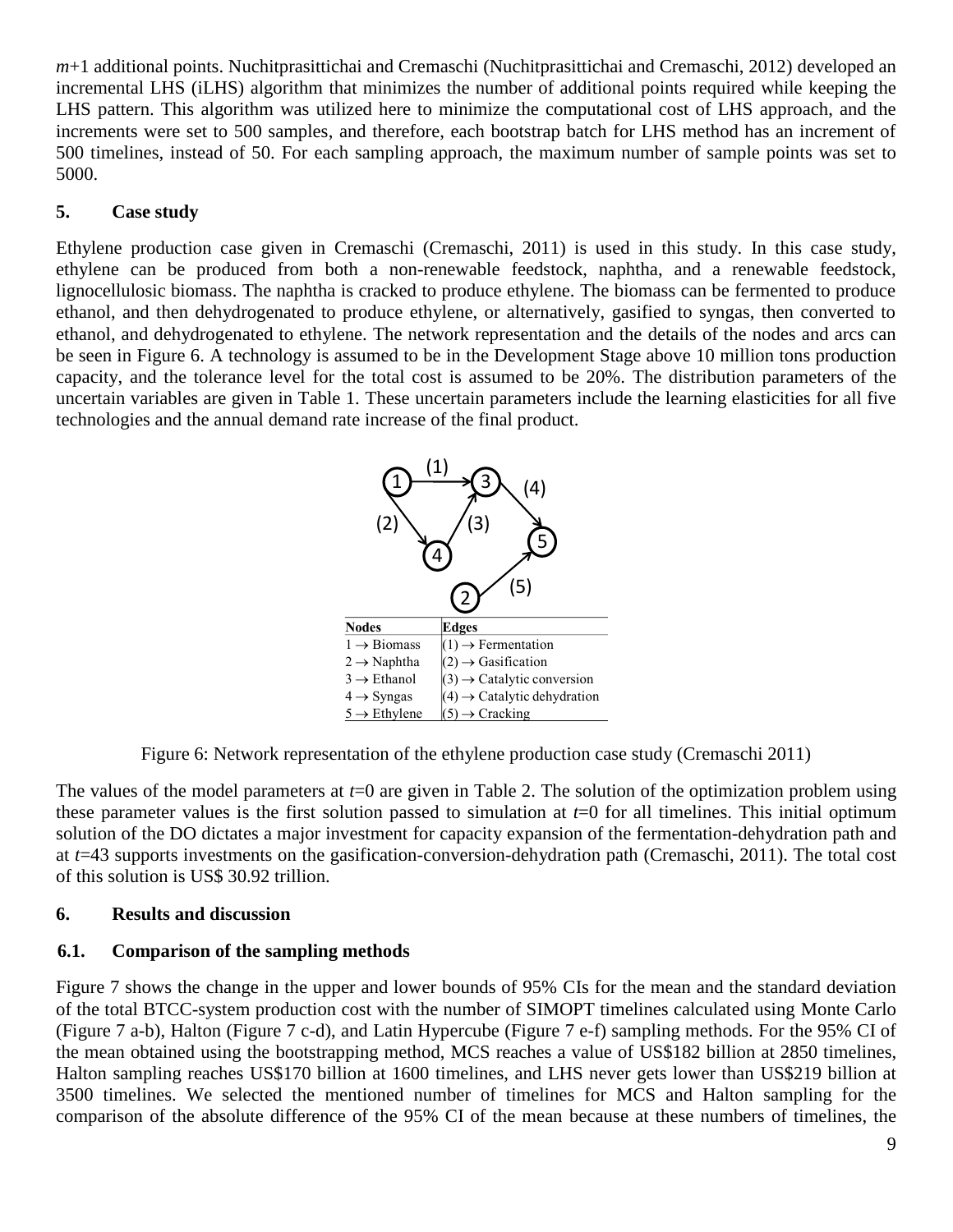values of mean CIs are stabilized. The 95% CI of the standard deviation obtained using the bootstrapping method for MCS, Halton sampling, and LHS reach US\$210 billion, US\$152 billion, and US\$230 billion at 5000 timelines, respectively. To put these values in perspective, the mean total cost of the system is around US\$33 trillion and the mean standard deviation is around \$3 trillion. These results show that for the SIMOPT approach of the BTCC system for this case study, Halton sampling method gives the lowest number of sampling points for the same uncertain space coverage, hence the lowest computational cost from the aspect of uncertain parameter sampling, compared to the other two approaches.

|              | 1 <sup>st</sup> Tier Dist. | 2 <sup>nd</sup> Tier Dist. |
|--------------|----------------------------|----------------------------|
| $\alpha_1$   | Beta(14.1, 46.2)           | U(0.8x, 1.2x)              |
| $\alpha_2$   | Beta(11.1, 46.2)           | U(0.8x, 1.2x)              |
| $\alpha_3$   | Beta(14.1, 46.2)           | U(0.8x, 1.2x)              |
| $\alpha_4$   | Beta(14.1, 46.2)           | U(0.8x, 1.2x)              |
| $\alpha_{5}$ | N(0, 0.003)                | $U(x-0.2, x+0.2)$          |
| Yeth         | N(0.026, 0.003)            | N/A                        |
| $\beta_1$    | Beta(2.5, 21.7)            | U(0.8x, 1.2x)              |
| $\beta_2$    | Beta(1.7, 15.3)            | U(0.8x, 1.2x)              |
| $\beta_3$    | Beta(2.5, 21.7)            | U(0.8x, 1.2x)              |
| β4           | Beta(2.5, 21.7)            | U(0.8x, 1.2x)              |
| $\beta_5$    | N(0, 0.003)                | $U(x-0.2, x+0.2)$          |

Table 1: Distribution parameters of the ethylene production case study

Table 2: Deterministic parameters of the ethylene production case study

|                        | <b>Value</b> |
|------------------------|--------------|
| $\boldsymbol{a_1}$     | $-0.21$      |
| $\mathbf{a}_2$         | $-0.28$      |
| $\mathbf{a}_3$         | $-0.21$      |
| $\alpha_4$             | $-0.21$      |
| $\alpha_5$             | 0            |
| Yeth                   | 0.026        |
| $\beta_1$              | $-0.07$      |
| $\boldsymbol{\beta_2}$ | $-0.05$      |
| $\beta_3$              | $-0.07$      |
| $\beta_4$              | $-0.07$      |
| $B_{5}$                | 0            |

#### **6.2. Analysis of the solution**

In this section, we will discuss the results obtained using the Halton sampling method with 1600 timelines. The mean and the standard deviation of the total production cost are US\$32.93 trillion and US\$2.87 trillion, respectively. The total BTCC-system costs range from US\$30.72 trillion to US\$46.99 trillion. As can be seen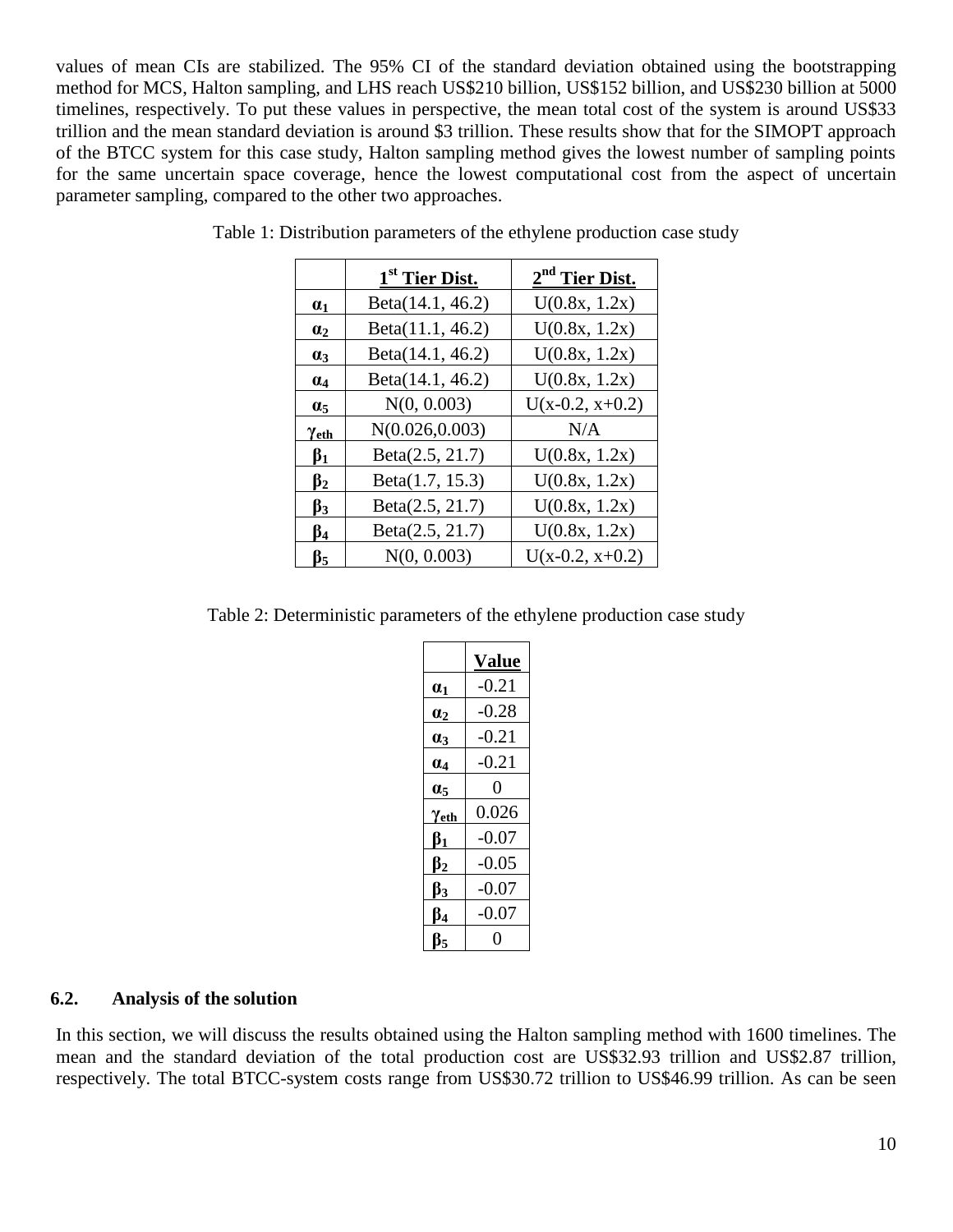

Figure 7: The mean and the standard deviation of the total cost computed using the bootstrapping method

1.68) and is very sharp (with a kurtosis of 2.69). There are two main BTCC evolution paths yielding this total cost behavior. In the first case, the system does not generate any trigger events, i.e., optimization is not recalled. Therefore, the initial DO solution at *t*=0 is implemented until the end of planning horizon. This solution recommends a major investment on fermentation-dehydration path and an eventual minor investment on the gasification-conversion-dehydration path for transitioning into using biomass as a feedstock. The total costs for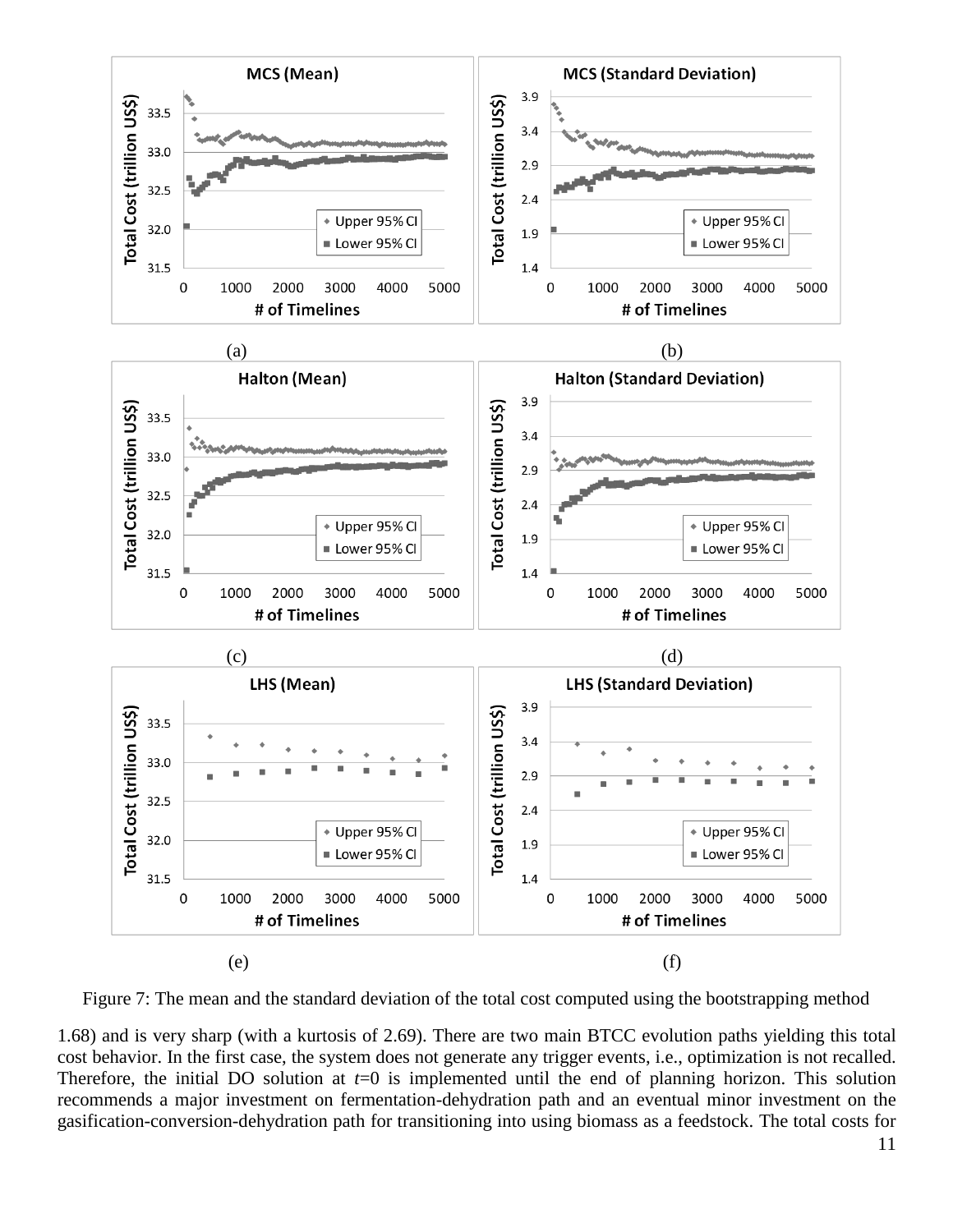these cases range from US\$30.72 trillion to US\$46.99 trillion. The change in the total cost for these cases is the result of different elasticity factor realizations. This case corresponds to 1121 timelines out of 1600, and hence explains 70.04% of the timelines. In the second case, the solution recommends to only invest in the fermentation-dehydration path to incorporate the biomass feedstock to produce ethylene. Because no investment on the gasification-conversion-dehydration was realized, it deviates slightly from the initial DO solution. The total costs for these cases range from US\$30.72 trillion to US\$43.82 trillion. The driving force for the deviation from the initial DO solution is the product demand forecast. When the realized demand is higher than the predicted one in DO, utilizing and further expanding the technologies with already-high capacity becomes more attractive than trying to expand the underdeveloped technologies in order to lower their costs. This case corresponds to 479 timelines, hence explains 29.96% of the timelines. Therefore, the immediate recommendation from this study would be to invest in fermentation-dehydration path, and to follow the demand carefully to decide whether to invest on a gasification-conversion-dehydration path on a future date.

A closer look at the timelines reveal that the dominant factor for the total cost is the annual rate of demand increase, i.e., the greater the annual rate of increase, the higher the production cost. An example of this can be seen in minimum and maximum total production costs. The minimum total cost corresponds to the annual rate of demand increase realization of 0.0249, while the maximum total cost corresponds to the annual rate of demand increase realization of 0.0345. This result highlights the importance of accurate demand forecasting for reducing the total cost uncertainties for transitioning to biomass as a supplement or replacement feedstock for chemical process industry.



Figure 8: The total cost distribution using Halton sampling method with 1600 timelines

## **7. Conclusions and Future Directions**

In order to study the impact of exogenous and endogenous uncertainties on the BTCC system evolution, a prototype simulation-based optimization approach is presented. This approach is successful in producing many unique realizations of the BTCC system evolution resulting from different investment schedules due to different realization of the uncertainties. Monte Carlo, Latin Hypercube, and Halton sampling methods were applied to cover the uncertain parameters space for the BTCC investment planning problem. The results show that the dominant factor for determining BTCC-system total cost is the annual rate of demand increase suggesting accurate demand forecasting as a robust way to reduce BTCC-system total cost. Based on our case study results, it was observed that Halton sampling method covers the uncertain parameter space with least number of timelines to get a statistically significant result for the BTCC system evolution.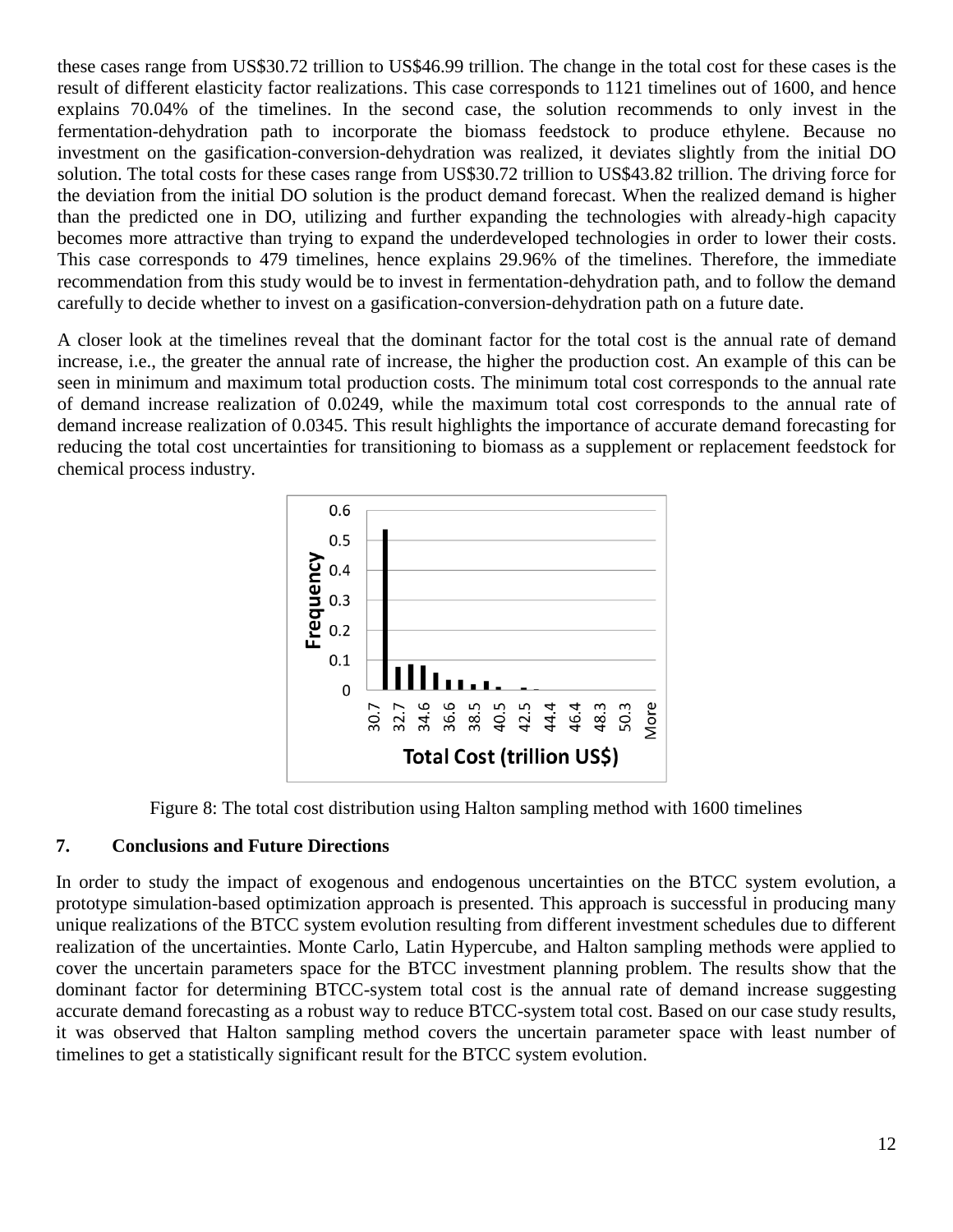For future directions, other sampling methods will be explored to determine which method covers the uncertain parameter space accurately with the least number of samples. Some possibilities include the univariate dimension reduction and polynomial chaos expansion.

# **8. Acknowledgements**

Financial support from NSF CAREER Award No 1055974 and a research grant to use the ExtendSim AT simulation tool from Imagine That Inc. are greatly acknowledged.

# **9. References**

<span id="page-12-10"></span>Ahmed, S., 2000. Strategic planning under uncertainty: Stochastic integer programming approaches, PhD Dissertation in Industrial Engineering. University of Illinois at Urbana-Champaign.

<span id="page-12-14"></span>Blau, G.E., Pekny, J.F., Varma, V.A., Bunch, P.R., 2004. Managing a Portfolio of Interdependent New Product Candidates in the Pharmaceutical Industry. Journal of Product Innovation Management 21, 227-245.

<span id="page-12-2"></span>Colvin, M., Maravelias, C.T., 2008. A stochastic programming approach for clinical trial planning in new drug development. Computers & Chemical Engineering 32, 2626-2642.

<span id="page-12-3"></span>Colvin, M., Maravelias, C.T., 2009. Scheduling of testing tasks and resource planning in new product development using stochastic programming. Computers & Chemical Engineering 33, 964-976.

<span id="page-12-11"></span>Colvin, M., Maravelias, C.T., 2010. Modeling methods and a branch and cut algorithm for pharmaceutical clinical trial planning using stochastic programming. European Journal of Operational Research 203, 205-215. Cremaschi, S., 2011. Modeling Next Generation Feedstock Development for Chemical Process Industry. Computer Aided Chemical Engineering 29, 1040-1044.

<span id="page-12-12"></span><span id="page-12-0"></span>Dodds, D.R., Gross, R.A., 2007. Chemicals from Biomass. Science 318, 1250-1251.

<span id="page-12-16"></span>Fahmi, I., Cremaschi, S., 2011. Stage-gate Representation of Feedstock Development for Chemical Process Industry. Foundations of Computer-Aided Process Operations 2012

<span id="page-12-4"></span>Goel, V., Grossmann, I.E., 2004. A stochastic programming approach to planning of offshore gas field developments under uncertainty in reserves. Computers & Chemical Engineering 28, 1409-1429.

<span id="page-12-5"></span>Goel, V., Grossmann, I.E., 2005. A lagrangean duality based branch and bound for solving linear stochastic programs with decision dependent uncertainty. Computer Aided Chemical Engineering Volume 20, 55-60. Goel, V., Grossmann, I.E., 2006. A Class of stochastic programs with decision dependent uncertainty. Mathematical Programming 108, 355-394.

<span id="page-12-6"></span><span id="page-12-1"></span>Goel, V., Grossmann, I.E., El-Bakry, A.S., Mulkay, E.L., 2006. A novel branch and bound algorithm for optimal development of gas fields under uncertainty in reserves. Computers & Chemical Engineering 30, 1076- 1092.

<span id="page-12-7"></span>Held, H., Woodruff, D., 2005. Heuristics for Multi-Stage Interdiction of Stochastic Networks. Journal of Heuristics 11, 483-500.

<span id="page-12-8"></span>Jonsbråten, T., Wets, R., Woodruff, D., 1998. A class of stochastic programs withdecision dependent random elements. Annals of Operations Research 82, 83-106.

<span id="page-12-13"></span>Kouvaritakis, N., Soria, A., Isoard, S., 2004. Modelling energy technology dynamics: methodology for adaptive expectations models with learning by doing and learning by searching. International Journal of Global Energy Issues 14, 104-115.

<span id="page-12-17"></span>Lee, S., Chen, W., 2009. A comparative study of uncertainty propagation methods for black-box-type problems. Structural and Multidisciplinary Optimization 37, 239-253.

<span id="page-12-9"></span>Mercier, L., Van Hentenryck, P., 2008. Amsaa: A Multistep Anticipatory Algorithm for Online Stochastic Combinatorial Optimization Integration of AI and OR Techniques in Constraint Programming for Combinatorial Optimization Problems. 5015, 173-187.

<span id="page-12-18"></span>Nuchitprasittichai, A., Cremaschi, S., 2012. An algorithm to determine sample sizes for optimization with artificial neural networks (in press). AIChE Journal, DOI: 10.1002/aic.13871.

<span id="page-12-15"></span>Sadin, S.R., Povinelli, F.P., Rosen, R., 1989. The NASA technology push towards future space mission systems. Acta Astronautica 20, 73-77.